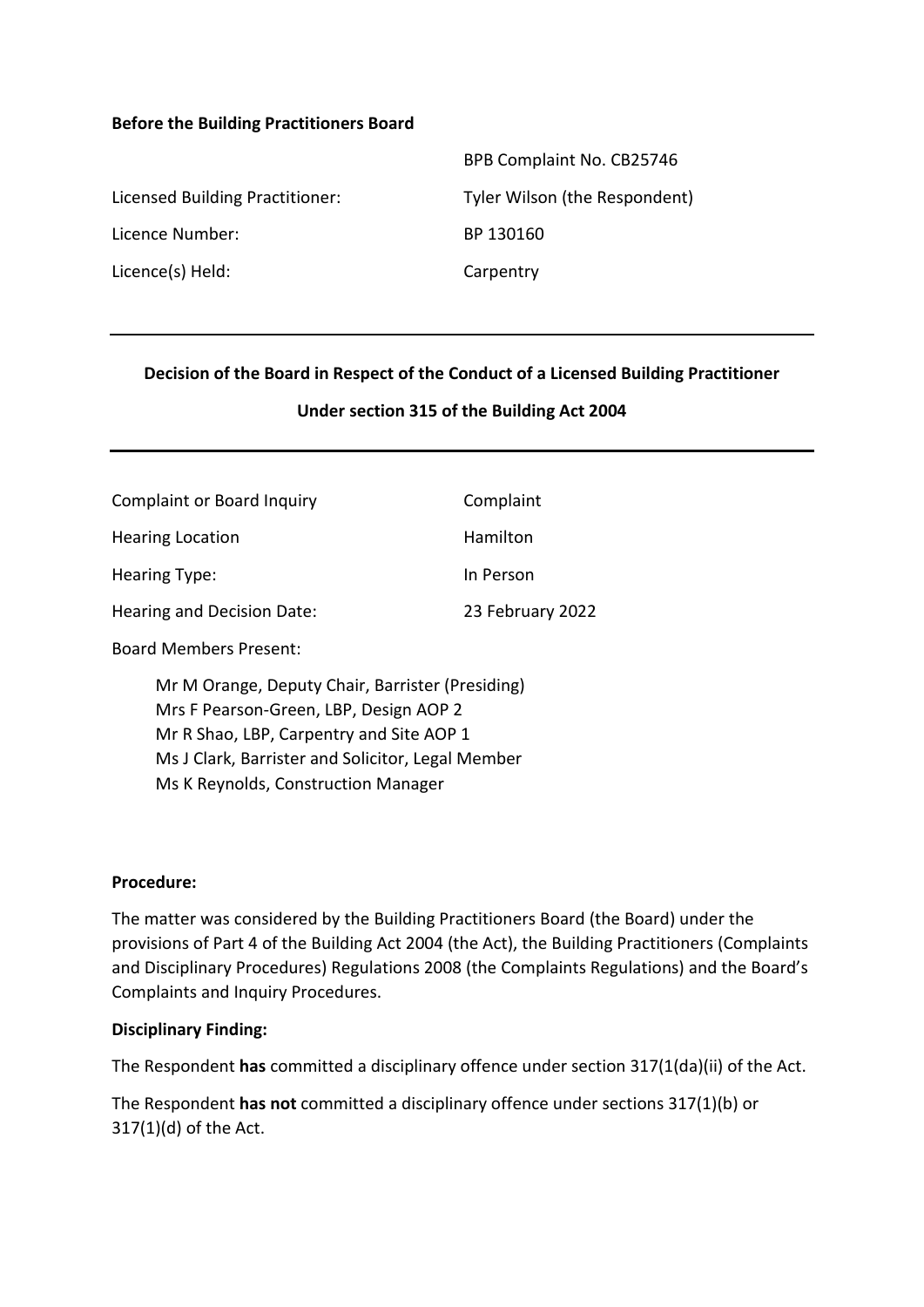# **Contents**

## <span id="page-1-0"></span>**Summary of the Board's Decision**

- [1] The Respondent has failed to provide a record of work on completion of restricted building work. He is fined \$1,000 and ordered to pay costs of \$1,000. The disciplinary outcome will be recorded on the Register of Licensed Building Practitioners for a period of three years.
- [2] The Board found that the Respondent has not carried out or supervised building work in a negligent or incompetent manner or in a manner that was contrary to a building consent on the basis that the conduct complained about was not serious enough to warrant a disciplinary outcome.

# <span id="page-1-1"></span>**The Charges**

- [3] The hearing resulted from a complaint about the conduct of the Respondent and a Board resolution under regulation 10 of the Complaints Regulations<sup>1</sup> to hold a hearing in relation to building work at [Omitted]. The alleged disciplinary offences the Board resolved to investigate were that the Respondent:
	- (a) carried out or supervised building work or building inspection work in a negligent or incompetent manner contrary to section 317(1)(b) of the Act;

<span id="page-1-2"></span><sup>&</sup>lt;sup>1</sup> The resolution was made following the Board's consideration of a report prepared by the Registrar in accordance with the Complaints Regulations.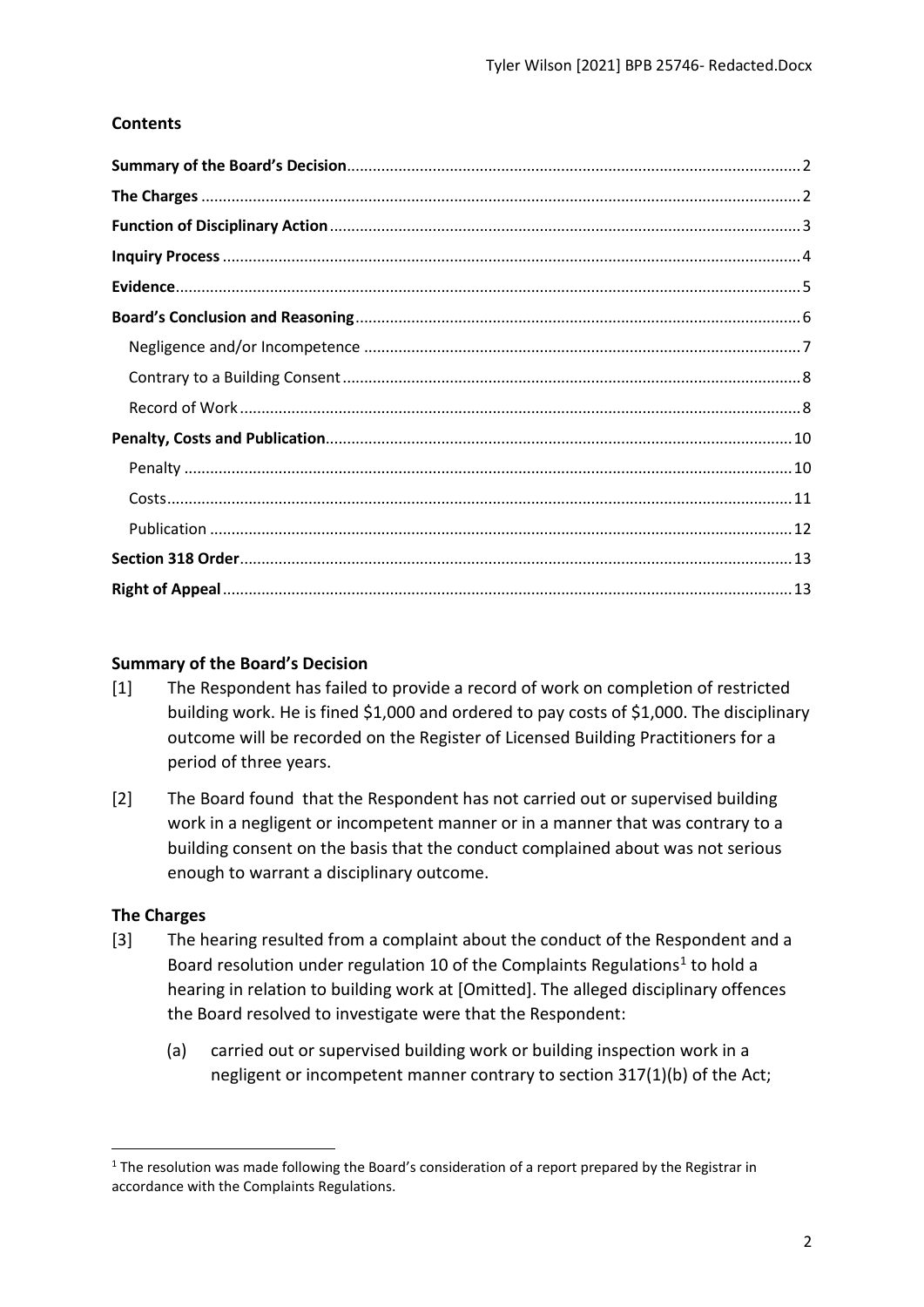- (b) carried out or supervised building work or building inspection work that does not comply with a building consent contrary to section 317(1)(d) of the Act; and
- (c) failed, without good reason, in respect of a building consent that relates to restricted building work that he or she is to carry out (other than as an ownerbuilder) or supervise, or has carried out (other than as an owner-builder) or supervised, (as the case may be), to provide the persons specified in section 88(2) with a record of work, on completion of the restricted building work, in accordance with section 88(1) of the Act contrary to section 317(1)(da)(ii) of the Act.
- [4] In further investigating the Respondent's conduct under section 317(1)(b) of the Act, the Board gave notice that it would be inquiring into:
	- (a) the quality and compliance of the construction of a deck, including:
		- (i) balustrade spacing;
		- (ii) the use of non-stainless-steel fixings;
		- (iii) a failure to bolt bracing;
		- (iv) a failure to install timber blocking at both ends of the deck; and
		- (v) a failure to install fixings to the joists on a cantilever; and
	- (b) the non-compliance issues noted in building inspections dated 4 October 2018 (page 135 of the Board's files), 30 November 2018 (page 143 of the Board's files), and 8 April 2021 (pages 149 and 150 of the Board's files).
- [5] In further investigating the Respondent's conduct under section 317(1)(d) of the Act, the Board gave notice that it would be inquiring into:
	- (a) the compliance of the construction of a deck;
	- (b) the non-compliance issues noted in building inspections dated 4 October 2018 (page 135 of the Board's files), 30 November 2018 (page 143 of the Board's files), and 8 April 2021 (pages 149 and 150 of the Board's files); and
	- (c) the processes used in respect of changes to the building consent noted in those inspections.

# <span id="page-2-0"></span>**Function of Disciplinary Action**

[6] The common understanding of the purpose of professional discipline is to uphold the integrity of the profession. The focus is not punishment, but the protection of the public, the maintenance of public confidence and the enforcement of high standards of propriety and professional conduct. Those purposes were recently reiterated by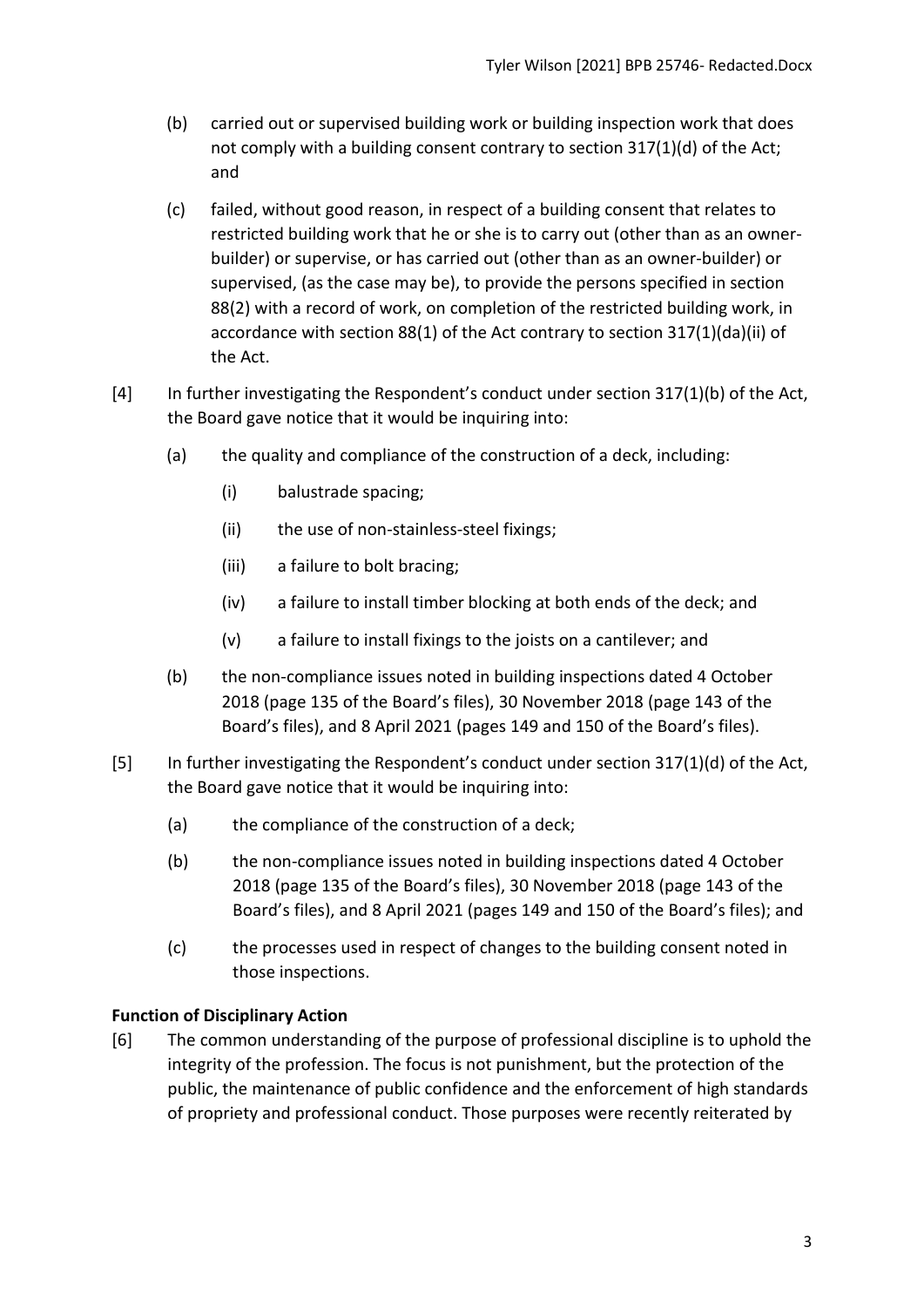the Supreme Court of the United Kingdom in *R v Institute of Chartered Accountants in England and Wales*[2](#page-3-1) and in New Zealand in *Dentice v Valuers Registration Board*[3](#page-3-2)*.*

[7] Disciplinary action under the Act is not designed to redress issues or disputes between a complainant and a respondent. In *McLanahan and Tan v The New Zealand Registered Architects Board, [4](#page-3-3)* Collins J. noted that:

> *"… the disciplinary process does not exist to appease those who are dissatisfied … . The disciplinary process … exists to ensure professional standards are maintained in order to protect clients, the profession and the broader community."*

[8] In a similar vein, the Board's investigation and hearing process is not designed to address every issue that is raised in a complaint or by a complainant. The disciplinary scheme under the Act and Complaint's Regulations focuses on serious conduct that warrants investigation and, if upheld, disciplinary action. Focusing on serious conduct is consistent with decisions made in the New Zealand courts in relation to the conduct of licensed persons<sup>[5](#page-3-4)</sup>:

> *… the statutory test is not met by mere professional incompetence or by deficiencies in the practice of the profession. Something more is required. It includes a deliberate departure from accepted standards or such serious negligence as, although not deliberate, to portray indifference and an abuse.*

- [9] Finally, the Board can only inquire into "the conduct of a licensed building practitioner" with respect to the grounds for discipline set out in section 317 of the Act. Those grounds do not include contractual breaches other than when the conduct reaches the high threshold for consideration under section 317(1)(i) of the Act, which deals with disrepute.
- [10] The above commentary on the limitations of the disciplinary process is important to note as, on the basis of it, the Board's inquiries, and this decision, focus on and deal with the serious conduct complained about.

# <span id="page-3-0"></span>**Inquiry Process**

[11] The investigation and hearing procedure under the Act and Complaints Regulations is inquisitorial, not adversarial. There is no requirement for a complainant to prove the allegations. Rather the Board sets the charges, and it decides what evidence is required at a hearing to assist it in its investigations. In this respect, the Board reviews the available evidence when considering the Registrar's Report and determines the witnesses that it believes will assist at a hearing. The hearing itself is not a review of all of the available evidence. Rather it is an opportunity for the Board to seek clarification and explore certain aspects of the charges in greater depth.

<span id="page-3-1"></span><sup>&</sup>lt;sup>2</sup> R v Institute of Chartered Accountants in England and Wales [2011] UKSC 1, 19 January 2011.

<span id="page-3-2"></span><sup>3</sup> [1992] 1 NZLR 720 at p 724

<span id="page-3-3"></span><sup>4</sup> [2016] HZHC 2276 at para 164

<span id="page-3-4"></span><sup>5</sup> *Pillai v Messiter (No 2)* (1989) 16 NSWLR 197 (A) at 200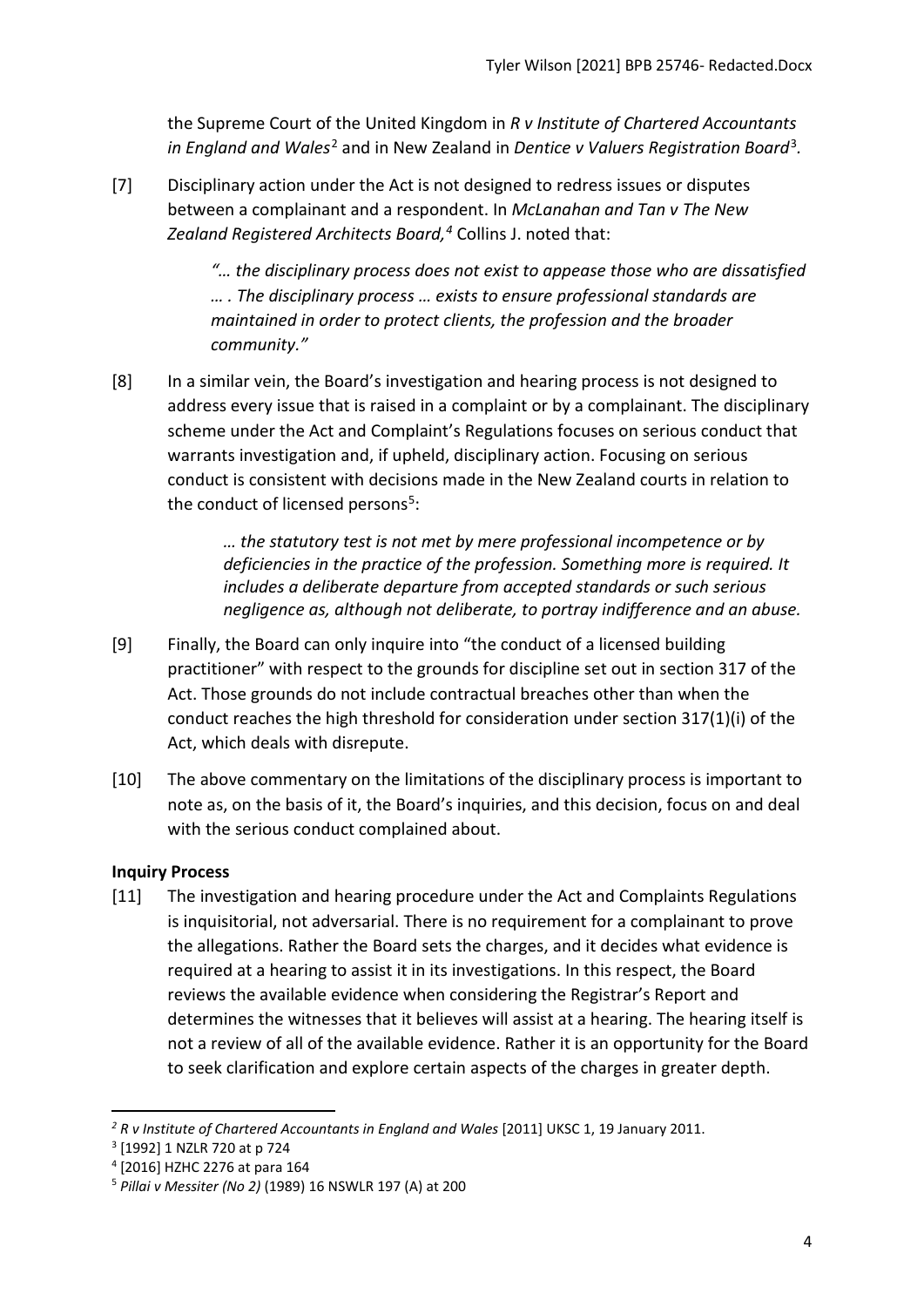[12] Whilst a complainant may not be required to give evidence at a hearing, they are welcome to attend and, if a complainant does attend, the Board provides them with an opportunity to participate in the proceedings.

# <span id="page-4-0"></span>**Evidence**

- [13] The Board must be satisfied on the balance of probabilities that the disciplinary offences alleged have been committed*[6](#page-4-1)*. Under section 322 of the Act, the Board has relaxed rules of evidence that allow it to receive evidence that may not be admissible in a court of law.
- [14] The procedure the Board uses is inquisitorial, not adversarial. The Board examines the documentary evidence available to it prior to the hearing. The hearing is an opportunity for the Board, as the inquirer and decision-maker, to call and question witnesses to further investigate aspects of the evidence and to take further evidence from key witnesses. The hearing is not a review of all of the available evidence.
- [15] In addition to the documentary evidence before the Board, it heard evidence at the hearing from the Respondent and from Mr Tom Circuit, a Building Consent Officer at the Waikato District Council, and from the Complainants.
- [16] The Respondent was engaged by the Complainants to build a new residential dwelling under a building consent. Building work started on or about 1 June 2018 and progressed through until 22 December 2018, when the Respondent's involvement in the build came to an end. A commercial dispute ensued, which included civil litigation in the Disputes Tribunal. The Respondent maintained that he was, notwithstanding the dispute, willing to return and complete outstanding work.
- [17] When the Respondent's on-site involvement in the build came to an end the build had progressed to the point where the majority of the house build had been completed and a deck, which was also the main entrance to the dwelling, was under construction. Toward the end of the build, the focus was on making the house liveable so that the Complainants could move in early. The Respondent's evidence was that, as a result, aspects of the deck were not complete when his involvement in the build came to an end.
- [18] The Respondent stated that he had two workers on the build, one of whom was a qualified builder, the other a second-year apprentice. The Respondent was on site some of the time, but when the deck was being built, he was working on another build nearby and that he would check in on the workers each morning and would review completed work.
- [19] In terms of the issues being investigated, which were noted in Council inspections:
	- (a) balustrade spacing the Respondent accepted that the balustrade spacing was not completed as per the building consent but noted that there was

<span id="page-4-1"></span><sup>6</sup> *Z v Dental Complaints Assessment Committee* [2009] 1 NZLR 1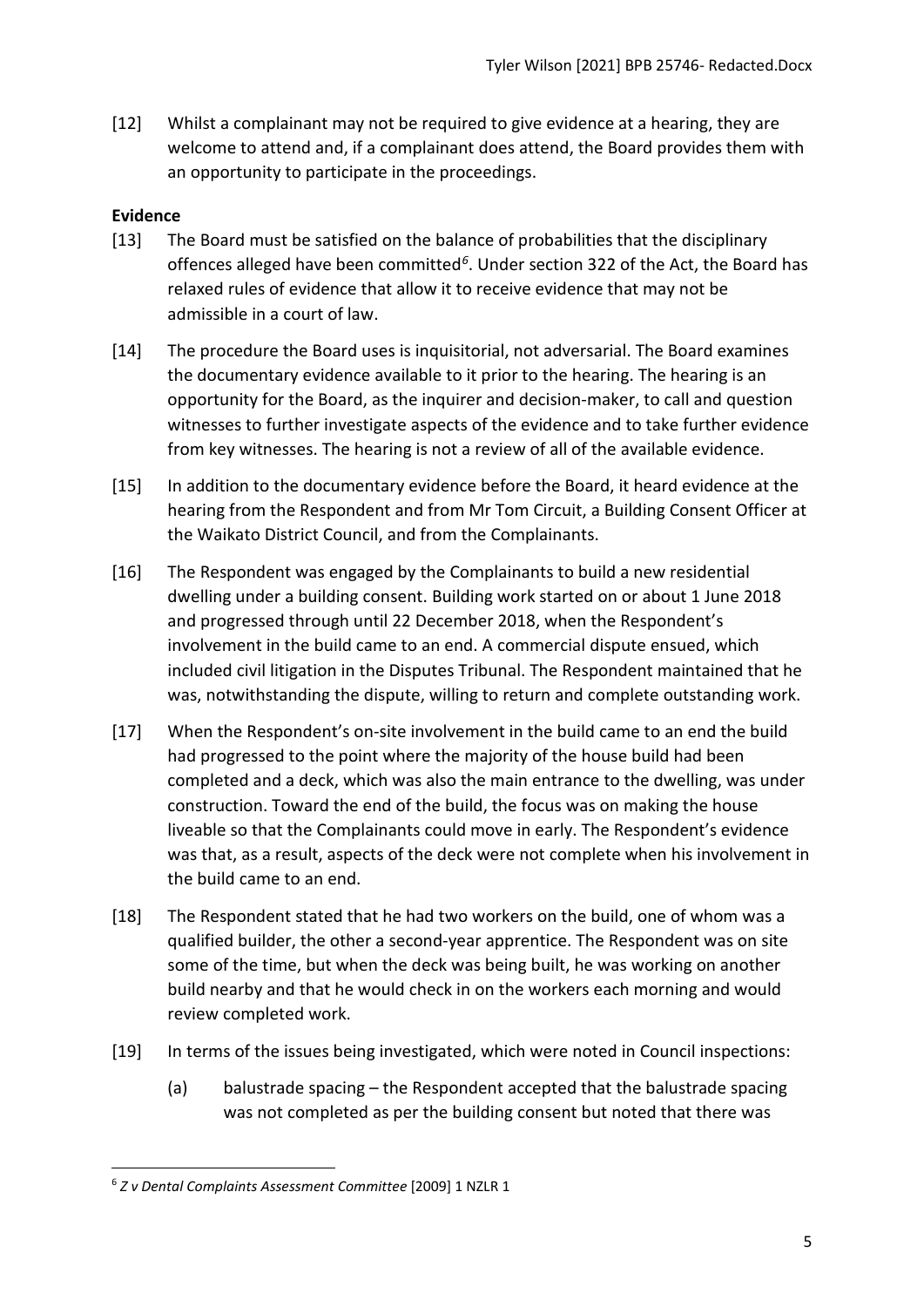some inconsistency in the plans as regards the set-out and that the error was an oversight;

- (b) the use of non-stainless-steel fixings the Respondent stated that he had ordered stainless steel bolts but that the wrong size was supplied and that galvanised were installed whilst the correct size bolts were obtained and that the failure to use stainless steel joist hangers was a mistake and that they had been replaced with stainless steel prior to him leaving the job;
- (c) a failure to bolt bracing the deck was not complete, the focus was on completing internal work so that the house could be lived in;
- (d) a failure to install timber blocking at both ends of the deck the deck was not complete, the focus was on completing internal work so that the house could be lived in; and
- (e) a failure to install fixings to the joists on a cantilever the deck was not complete, the focus was on completing internal work so that the house could be lived in.
- [20] With regard to changes to the building consent, the Council inspections noted "amended subfloor bracing design required". None of the witnesses' present could assist the Board with evidence as to what the change was and whether the notation was requiring a minor variation, an amendment or as-built plans. The Respondent outlined his process for dealing with building consent changes, which included consulting with the designer and the Building Consent Authority.
- [21] With regard to the Respondent's record of work, he provided the Board with a record of work dated 13 May 2021. It was held by the Respondent whilst a dispute was being dealt with by legal representatives. It was not provided to the owner or the Territorial Authority. The Complainants noted that they had been requesting the record of work as they needed it for a Code Compliance Certificate application. The Complainants stated that the building work has now been completed by other contractors. The Respondent stated he may not have provided it as a result of the anger he felt and the animosity he had toward the Complainants because of the dispute.

# <span id="page-5-0"></span>**Board's Conclusion and Reasoning**

- [22] The Board has decided that the Respondent **has not**:
	- (a) carried out or supervised building work or building inspection work in a negligent or incompetent manner (s 317(1)(b) of the Act); and
	- (b) carried out or supervised building work or building inspection work that does not comply with a building consent (s 317(1)(d) of the Act).
- [23] The Board has decided that the Respondent **has** failed, without good reason, in respect of a building consent that relates to restricted building work that he or she is to carry out (other than as an owner-builder) or supervise, or has carried out (other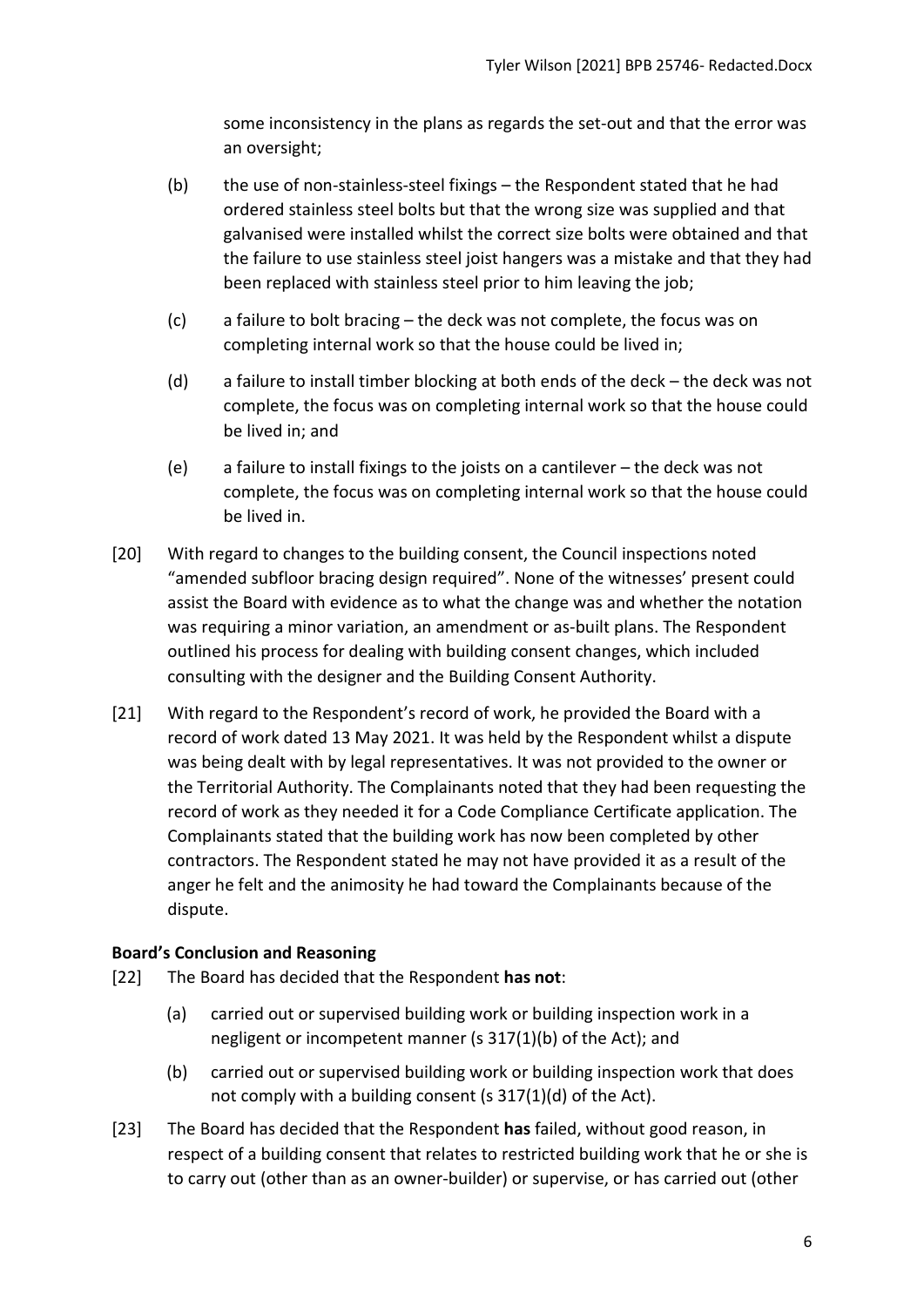than as an owner-builder) or supervised, (as the case may be), to provide the persons specified in section 88(2) with a record of work, on completion of the restricted building work, in accordance with section 88(1) (s 317(1)(da)(ii) of the Act) and **should** be disciplined.

[24] The reasons for the Board's decisions follow.

# <span id="page-6-0"></span>Negligence and/or Incompetence

[25] Negligence and incompetence are not the same. In *Beattie v Far North Council*[7](#page-6-1) Judge McElrea noted:

> *[43] Section 317 of the Act uses the phrase "in a negligent or incompetent manner", so it is clear that those adjectives cannot be treated as synonymous.*

- [26] Negligence is the departure by a licensed building practitioner whilst carrying out or supervising building work from an accepted standard of conduct. It is judged against those of the same class of licence as the person whose conduct is being inquired into. This is described as the *Bolam[8](#page-6-2)* test of negligence which has been adopted by the New Zealand Courts<sup>9</sup>.
- [27] Incompetence is a lack of ability, skill, or knowledge to carry out or supervise building work to an acceptable standard. *Beattie* put it as "*a demonstrated lack of the reasonably expected ability or skill level".* In *Ali v Kumar and Others, [10](#page-6-4)* it was stated as *"an inability to do the job"*.
- [28] The New Zealand Courts have stated that an assessment of negligence and/or incompetence in a disciplinary context is a two-stage test<sup>[11](#page-6-5)</sup>. The first is for the Board to consider whether the practitioner has departed from the acceptable standard of conduct of a professional. The second is to consider whether the departure is significant enough to warrant a disciplinary sanction or, in other words, whether the conduct was serious enough.
- [29] In terms of seriousness in *Collie v Nursing Council of New Zealand, [12](#page-6-6)* the Court's noted, as regards the threshold for disciplinary matters, that:

*[21] Negligence or malpractice may or may not be sufficient to constitute professional misconduct and the guide must be standards applicable by competent, ethical and responsible practitioners and there must be behaviour which falls seriously short of that which is to be considered acceptable and not mere inadvertent error, oversight or for that matter carelessness.*

<span id="page-6-1"></span><sup>7</sup> Judge McElrea, DC Whangarei, CIV-2011-088-313

<span id="page-6-2"></span><sup>8</sup> *Bolam v Friern Hospital Management Committee* [1957] 1 WLR 582

<span id="page-6-3"></span><sup>9</sup> *Martin v Director of Proceedings* [2010] NZAR 333 (HC), *F v Medical Practitioners Disciplinary Tribunal* [2005] 3 NZLR 774 (CA)

<span id="page-6-4"></span><sup>10</sup> Ali v Kumar and Others [2017] NZDC 23582 at [30]

<span id="page-6-5"></span><sup>11</sup> *Martin v Director of Proceedings* [2010] NZAR 333 (HC), *F v Medical Practitioners Disciplinary Tribunal* [2005]

<sup>3</sup> NZLR 774 (CA)

<span id="page-6-6"></span><sup>12</sup> [2001] NZAR 74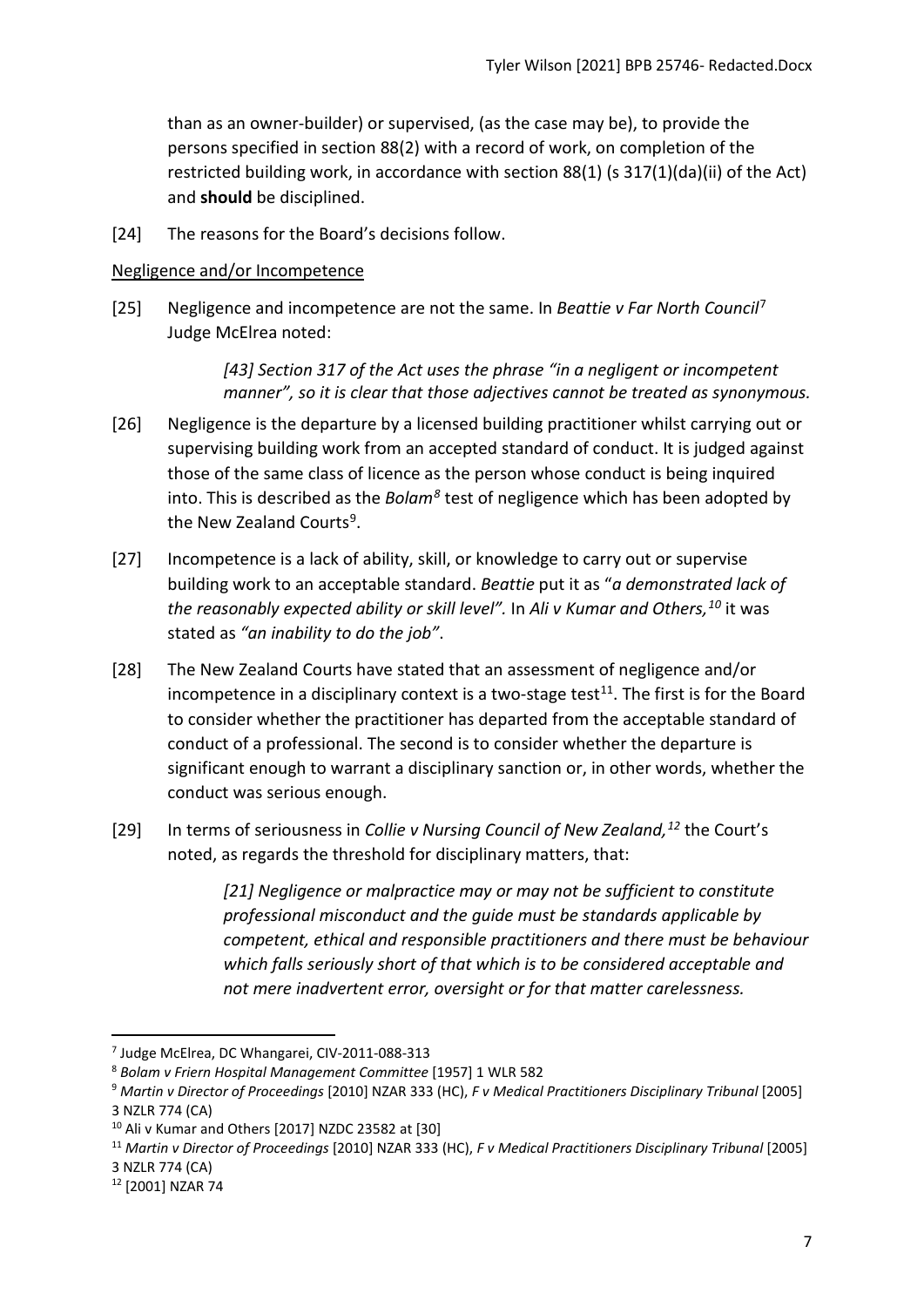## [30] In *Pillai v Messiter (No 2)*[13](#page-7-2) the Court of Appeal stated:

*… the statutory test is not met by mere professional incompetence or by deficiencies in the practice of the profession. Something more is required. It includes a deliberate departure from accepted standards or such serious negligence as, although not deliberate, to portray indifference and an abuse.*

- [31] The matters before the Board were, on the basis of the evidence heard at the hearing, not sufficiently serious enough to warrant the Board taking disciplinary action against the Respondent. The Board accepted that the issues were either oversights or incomplete work. The Respondent should, however, take more care in the future, especially with regard to what is specified on the building consent.
- [32] The Board also decided that there was insufficient evidence as regards a possible change to the building consent and that, as such, it was not able to make a finding on the matter.

## <span id="page-7-0"></span>Contrary to a Building Consent

- [33] Under section 40 of the Act, all building work must be carried out in accordance with the building consent issued. Once a building consent has been granted, any changes to it must be dealt with in the appropriate manner.
- [34] There was an indication in the Council inspection records that a change to the building consent may have taken place without any process being used for that change. There was not, however, sufficient evidence before the Board for it to determine whether an unauthorised change had occurred.
- [35] With regard to the compliance of the deck, whilst a charge of building contrary to a building consent can be a form of strict liability offence<sup>[14](#page-7-3)</sup>, the Board, in this instance, has taken the nature of the matters before it into account and has decided that the contraventions were not serious enough.
- [36] The Respondent is, however, cautioned to take care when dealing with building consent changes. It is recommended that he ensure a written record is kept of his interactions with design and engineering professionals as regards changes and that Building Consent Authority paperwork and approvals are processed prior to the changes being undertaken on site.

### <span id="page-7-1"></span>Record of Work

[37] There is a statutory requirement under section 88(1) of the Building Act 2004 for a licensed building practitioner to provide a record of work to the owner and the territorial authority on completion of restricted building work<sup>15</sup>.

<span id="page-7-2"></span><sup>13</sup> (1989) 16 NSWLR 197 (CA) at 200

<span id="page-7-3"></span><sup>14</sup> *Blewman v Wilkinson* [\[1979\] 2 NZLR 208](http://www.lexisnexis.com/nz/legal/search/enhRunRemoteLink.do?A=0.2086159965275617&service=citation&langcountry=AU&backKey=20_T27461068952&linkInfo=F%23NZ%23NZLR%23vol%252%25sel1%251979%25page%25208%25year%251979%25sel2%252%25&ersKey=23_T27461068929)

<span id="page-7-4"></span><sup>15</sup> Restricted Building Work is defined by the Building (Definition of Restricted Building Work) Order 2011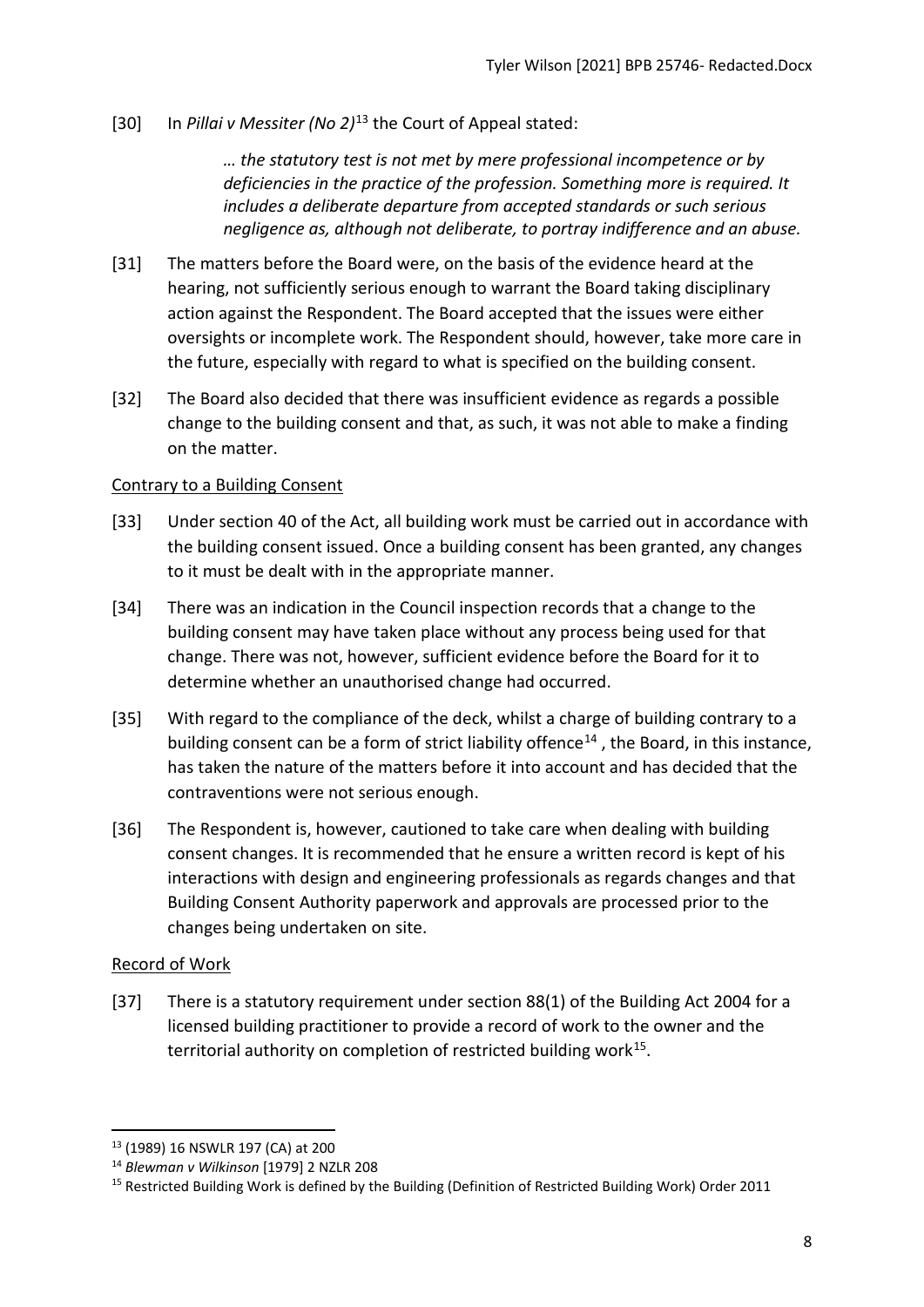- [38] Failing to provide a record of work is a ground for discipline under section 317(1)(da)(ii) of the Act. In order to find that ground for discipline proven, the Board need only consider whether the Respondent had "good reason" for not providing a record of work on "completion" of the restricted building work.
- [39] The Board discussed issues with regard to records of work in its decision C2-01170<sup>[16](#page-8-0)</sup> and gave guidelines to the profession as to who must provide a record of work, what a record of work is for, when it is to be provided, the level of detail that must be provided, who a record of work must be provided to and what might constitute a good reason for not providing a record of work.
- [40] The starting point with a record of work is that it is a mandatory statutory requirement whenever restricted building work under a building consent is carried out or supervised by a licensed building practitioner (other than as an ownerbuilder). Each and every licensed building practitioner who carries out restricted building work must provide a record of work.
- [41] The statutory provisions do not stipulate a timeframe for the licenced person to provide a record of work. The provisions in section 88(1) simply states "on completion of the restricted building work …". As was noted by Justice Muir in *Ministry of Business Innovation and Employment v Bell<sup>[17](#page-8-1)</sup> "... the only relevant* precondition to the obligations of a licenced building practitioner under s 88 is that he/she has completed their work".
- [42] As to when completion will have occurred is a question of fact in each case. In most situations' issues with the provision of a record of work do not arise. The work progresses, and records of work are provided in a timely fashion. That did not occur in the present matter. The build progressed through to December 2018. It then came to an end as a result of a commercial dispute. The building work has been completed by other contractors. The Respondent wrote a record of work on 13 May 2021. The fact that he wrote it indicates that, at that point in time, he felt his restricted building work was complete. He did not provide it to the owner or the Territorial Authority. On this basis, the Board finds that the record of work was not provided on completion as required, and the disciplinary offence has been committed.
- [43] Section 317(1)(da)(ii) of the Act provides for a defence of the licenced building practitioner having a "good reason" for failing to provide a record of work. If they can, on the balance of probabilities, prove to the Board that one exists, then it is open to the Board to find that a disciplinary offence has not been committed. Each case will be decided by the Board on its own merits, but the threshold for a good reason is high.
- [44] In this instance, there was an ongoing payment dispute. The Board has repeatedly stated that a Record of Work is a statutory requirement, not a negotiable term of a

<span id="page-8-0"></span><sup>&</sup>lt;sup>16</sup> Licensed Building Practitioners Board Case Decision C2-01170 15 December 2015

<span id="page-8-1"></span><sup>17</sup> [2018] NZHC 1662 at para 50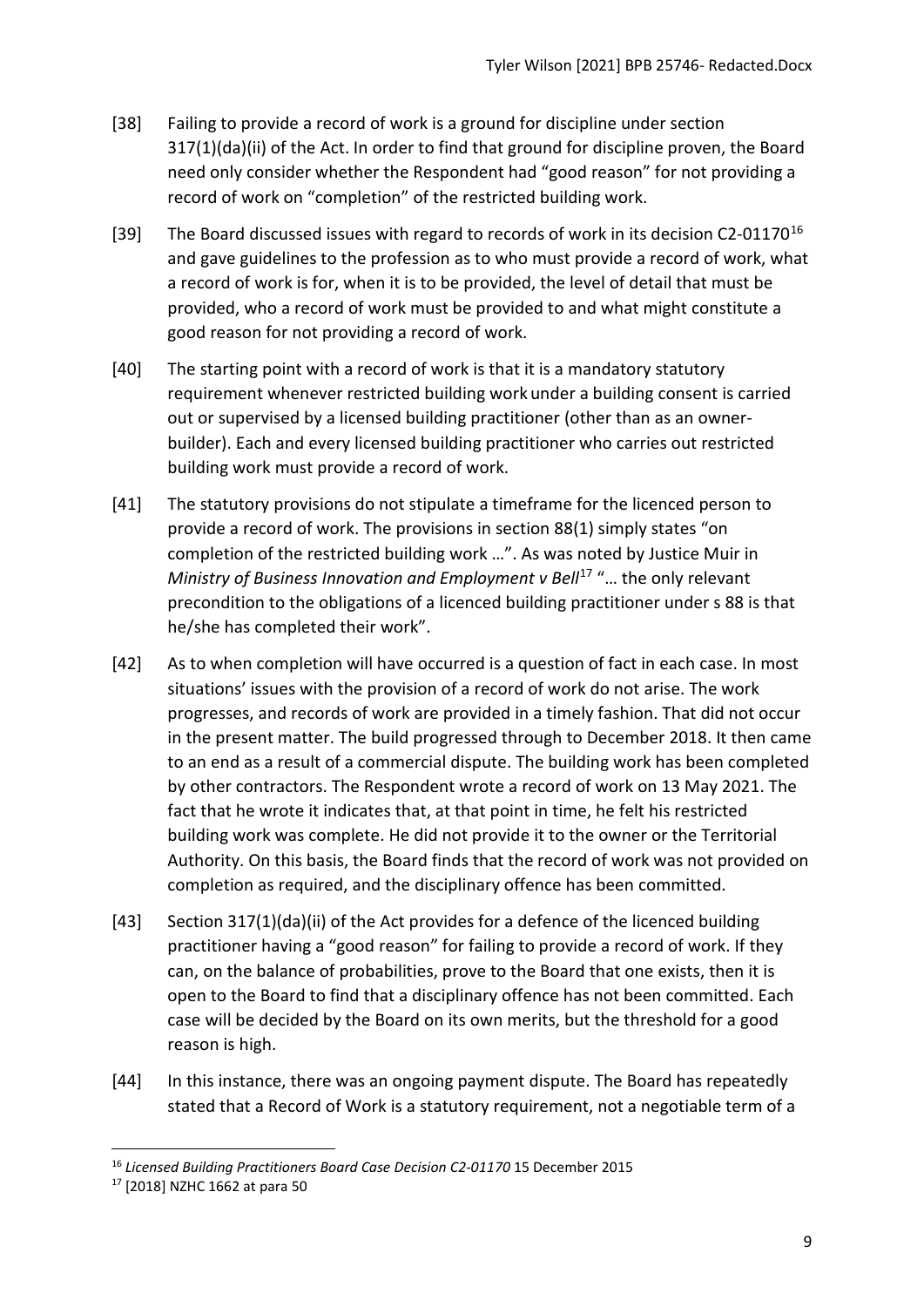contract. The requirement for it is not affected by the terms of a contract, nor by contractual disputes. Licensed building practitioners should now be aware of their obligations to provide them, and their provision should be a matter of routine.

[45] The Respondent should also note that the requirement is on the licensed building practitioner to provide a record of work, not on the owner or territorial authority to demand one. He is required to act of his own accord and not wait for others to remind him of his obligations.

## <span id="page-9-0"></span>**Penalty, Costs and Publication**

- [46] Having found that one or more of the grounds in section 317 applies, the Board must, under sect[i](#page-12-2)on 318 of the Act<sup>i</sup>, consider the appropriate disciplinary penalty, whether the Respondent should be ordered to pay any costs and whether the decision should be published.
- [47] The Respondent made submissions at the hearing as regards penalty, costs and publication. He noted that he had learnt from the matter and had changed his business practices and outlined the impact the dispute had had on him and his business.

### <span id="page-9-1"></span>Penalty

[48] The purpose of professional discipline is to uphold the integrity of the profession; the focus is not punishment but the enforcement of a high standard of propriety and professional conduct. The Board does note, however, that the High Court in *Patel v Complaints Assessment Committee*[18](#page-9-2) commented on the role of "punishment" in giving penalty orders stating that punitive orders are, at times, necessary to provide a deterrent and to uphold professional standards. The Court noted:

> *[28] I therefore propose to proceed on the basis that, although the protection of the public is a very important consideration, nevertheless the issues of punishment and deterrence must also be taken into account in selecting the appropriate penalty to be imposed.*

- [49] The Board also notes that in *Lochhead v Ministry of Business Innovation and Employment,* [19](#page-9-3) the Court noted that whilst the statutory principles of sentencing set out in the Sentencing Act 2002 do not apply to the Building Act, they do have the advantage of simplicity and transparency. The Court recommended adopting a starting point for a penalty based on the seriousness of the disciplinary offending prior to considering any aggravating and/or mitigating factors.
- [50] The Respondent has previously appeared before the Board<sup>20</sup>. The finding in that matter did not relate to records of work, and the conduct occurred after that, which

<span id="page-9-2"></span><sup>18</sup> HC Auckland CIV-2007-404-1818, 13 August 2007 at p 27

<span id="page-9-3"></span><sup>19</sup> 3 November 2016, CIV-2016-070-000492, [2016] NZDC 21288

<span id="page-9-4"></span><sup>20</sup> *Wilson* [2020] BPB 25186 – Draft Decision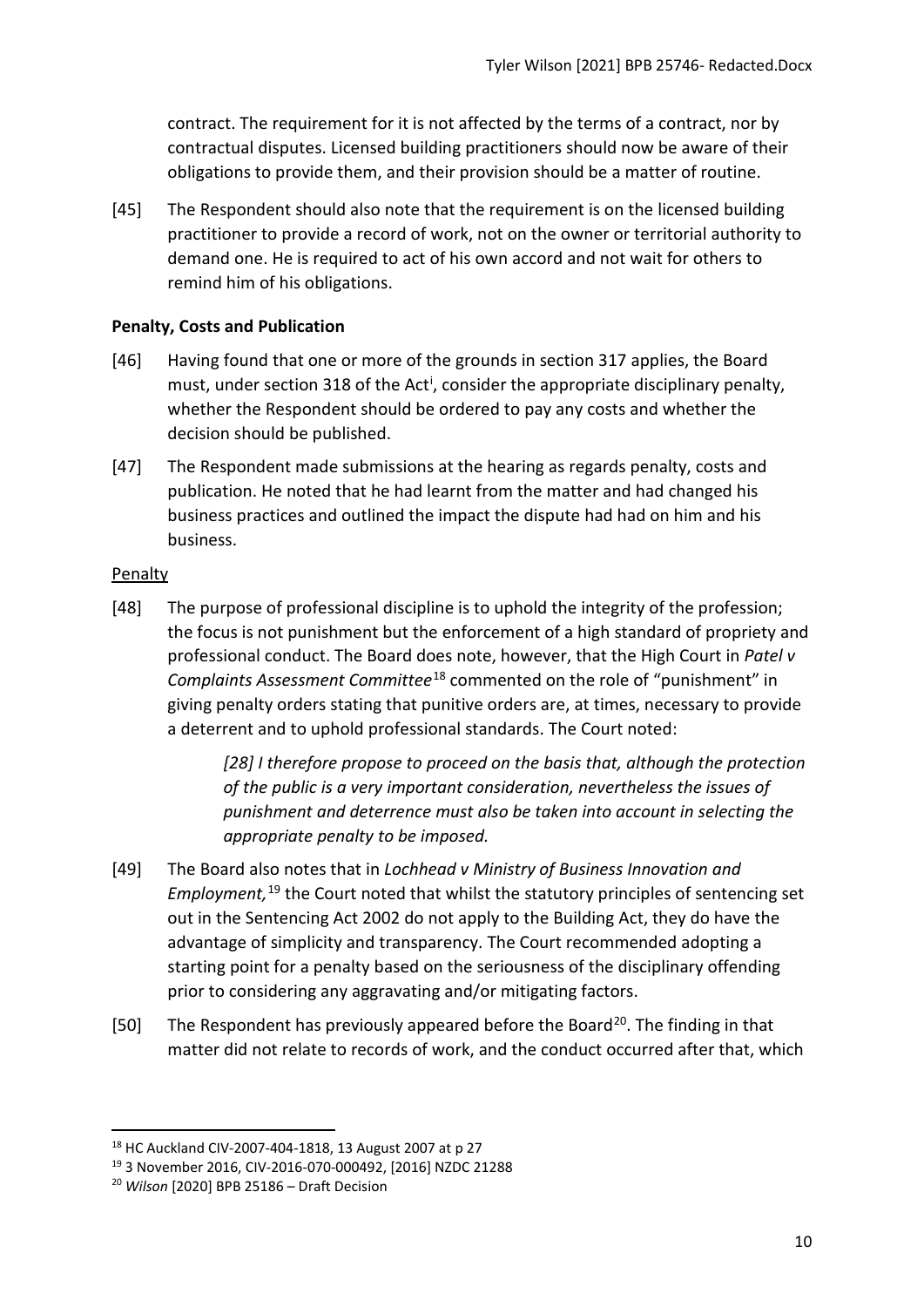is now complained about. As such, the previous matter is not relative to penalty in this matter.

- [51] Record of work matters are at the lower end of the disciplinary scale. The Board's normal starting point for a failure to provide a record of work is a fine of \$1,500, an amount which it considers will deter others from such behaviour. There are some mitigating factors present, including a genuine belief by the Respondent that the parties might still reach agreement on the completion of the works. As such, the Board has decided to reduce the fine to \$1,000.
- [52] The Board does recommend that the Respondent obtain and study the Understanding the Regulatory Environment booklet from the Board's website along with the Supervision Guidelines.

### <span id="page-10-0"></span>Costs

- [53] Under section 318(4) the Board may require the Respondent "to pay the costs and expenses of, and incidental to, the inquiry by the Board."
- [54] The Respondent should note that the High Court has held that 50% of total reasonable costs should be taken as a starting point in disciplinary proceedings and that the percentage can then be adjusted up or down having regard to the particular circumstances of each case $^{21}$ .
- [55] In *Collie v Nursing Council of New Zealand,*[22](#page-10-2) where the order for costs in the tribunal was 50% of actual costs and expenses, the High Court noted that:

*But for an order for costs made against a practitioner, the profession is left to carry the financial burden of the disciplinary proceedings, and as a matter of policy that is not appropriate.*

[56] In *Kenneth Michael Daniels v Complaints Committee 2 of the Wellington District Law Society*, [23](#page-10-3) the High Court noted:

> *[46] All cases referred to in Cooray were medical cases and the Judge was careful to note that the 50 per cent was the general approach that the Medical Council took. We do not accept that if there was any such approach, it is necessarily to be taken in proceedings involving other disciplinary bodies. Much will depend upon the time involved, actual expenses incurred, attitude of the practitioner bearing in mind that whilst the cost of a disciplinary action by a professional body must be something of a burden imposed upon its members, those members should not be expected to bear too large a measure where a practitioner is shown to be guilty of serious misconduct.*

<span id="page-10-1"></span><sup>21</sup> *Cooray v The Preliminary Proceedings Committee* HC, Wellington, AP23/94, 14 September 1995, *Macdonald v Professional Conduct Committee,* HC, Auckland, CIV 2009-404-1516, 10 July 2009, *Owen v Wynyard* HC, Auckland, CIV-2009-404-005245, 25 February 2010.<br><sup>22</sup> [2001] NZAR 74

<span id="page-10-2"></span>

<span id="page-10-3"></span><sup>23</sup> CIV-2011-485-000227 8 August 2011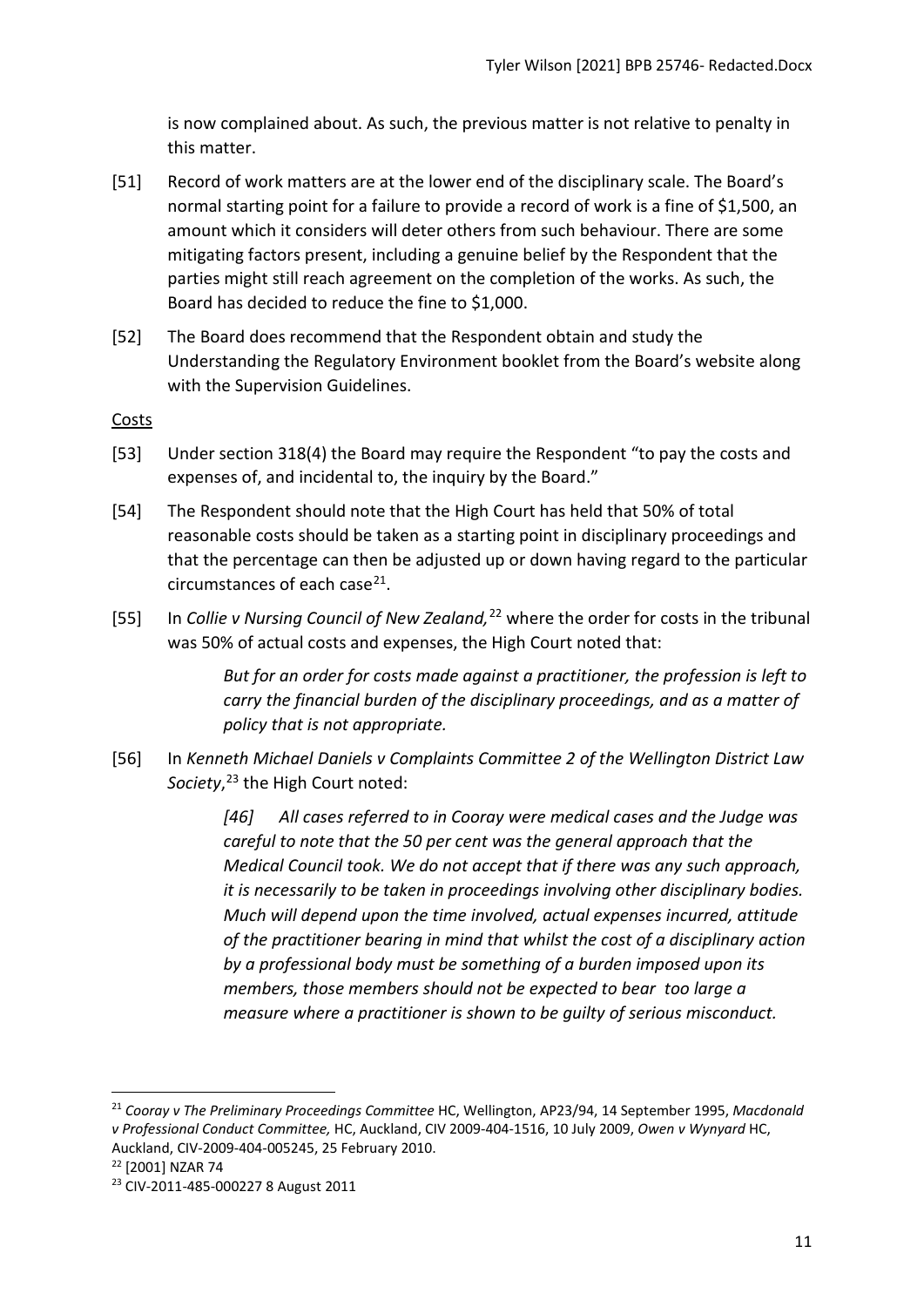*[47] Costs orders made in proceedings involving law practitioners are not to be determined by any mathematical approach. In some cases 50 per cent will be too high, in others insufficient.*

- [57] The Board has adopted an approach to costs that uses a scale based on 50% of the average costs of different categories of hearings, simple, moderate and complex. The current matter was moderate. Adjustments based on the High Court decisions above are then made.
- [58] The Board's scale costs for a half-day hearing is \$3,500. The only charge upheld, however, was the failure to provide a record of work. Given this, the Board has decided to reduce the costs to \$1,000.

# <span id="page-11-0"></span>Publication

[59] As a consequence of its decision, the Respondent's name and the disciplinary outcomes will be recorded in the public Register maintained as part of the Licensed Building Practitioners' scheme as is required by the  $Act^{24}$  $Act^{24}$  $Act^{24}$ . The Board is also able, under section 318(5) of the Act, to order publication over and above the public Register:

> *In addition to requiring the Registrar to notify in the register an action taken by the Board under this section, the Board may publicly notify the action in any other way it thinks fit.*

- [60] As a general principle, such further public notification may be required where the Board perceives a need for the public and/or the profession to know of the findings of a disciplinary hearing. This is in addition to the Respondent being named in this decision.
- [61] Within New Zealand, there is a principle of open justice and open reporting, which is enshrined in the Bill of Rights Act 1990<sup>25</sup>. The Criminal Procedure Act 2011 sets out grounds for suppression within the criminal jurisdiction<sup>26</sup>. Within the disciplinary hearing jurisdiction, the courts have stated that the provisions in the Criminal Procedure Act do not apply but can be instructive<sup>[27](#page-11-4)</sup>. The High Court provided guidance as to the types of factors to be taken into consideration in *N v Professional Conduct Committee of Medical Council[28](#page-11-5).*
- [62] The courts have also stated that an adverse finding in a disciplinary case usually requires that the name of the practitioner be published in the public interest<sup>[29](#page-11-6)</sup>. It is, however, common practice in disciplinary proceedings to protect the names of other persons involved as naming them does not assist the public interest.

<span id="page-11-1"></span> $24$  Refer sections 298, 299 and 301 of the Act

<span id="page-11-2"></span><sup>&</sup>lt;sup>25</sup> Section 14 of the Act

<span id="page-11-3"></span><sup>&</sup>lt;sup>26</sup> Refer sections 200 and 202 of the Criminal Procedure Act

<span id="page-11-4"></span><sup>27</sup> *N v Professional Conduct Committee of Medical Council* [2014] NZAR 350

<span id="page-11-5"></span> $28$  ibid

<span id="page-11-6"></span><sup>&</sup>lt;sup>29</sup> Kewene v Professional Conduct Committee of the Dental Council [2013] NZAR 1055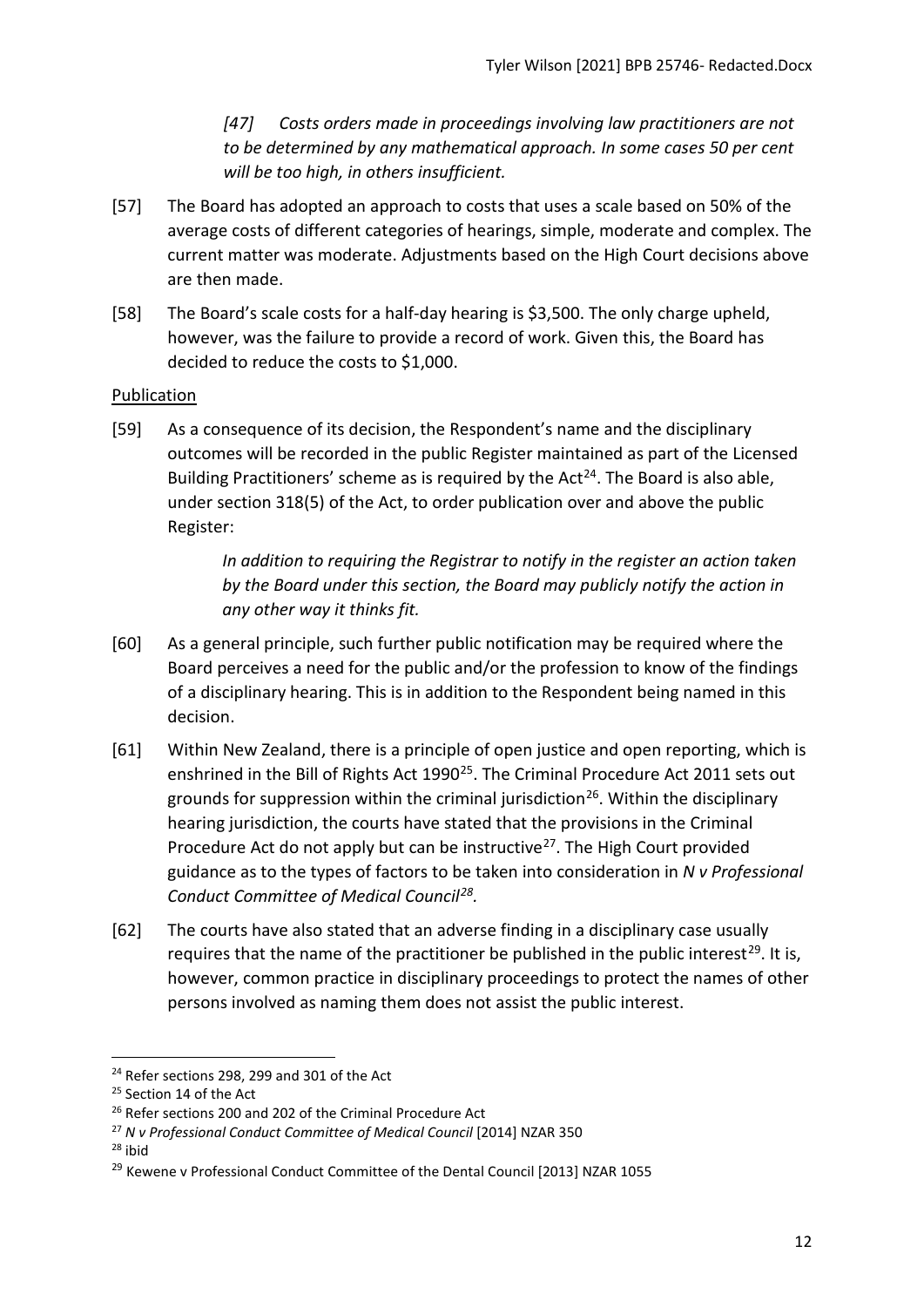[63] Based on the above, the Board will not order further publication.

## <span id="page-12-0"></span>**Section 318 Order**

- [64] For the reasons set out above, the Board directs that:
	- **Penalty: Pursuant to section 318(1)(f) of the Building Act 2004, the Respondent is ordered to pay a fine of \$1,000.**
	- **Costs: Pursuant to section 318(4) of the Act, the Respondent is ordered to pay costs of \$1,000 (GST included) towards the costs of, and incidental to, the inquiry of the Board.**
	- **Publication: The Registrar shall record the Board's action in the Register of Licensed Building Practitioners in accordance with section 301(l)(iii) of the Act.**

**In terms of section 318(5) of the Act, there will not be action taken to publicly notify the Board's action, except for the note in the Register and the Respondent being named in this decision.**

[65] The Respondent should note that the Board may, under section 319 of the Act, suspend or cancel a licensed building practitioner's licence if fines or costs imposed as a result of disciplinary action are not paid.

# <span id="page-12-1"></span>**Right of Appeal**

[66] The right to appeal Board decisions is provided for in section 330(2) of the Act<sup>[ii](#page-13-0)</sup>.

Signed and dated this 10<sup>th</sup> day of March 2022

**Mr M Orange**  Presiding Member

# <span id="page-12-2"></span><sup>i</sup> *Section 318 of the Act*

- *(1) In any case to which section 317 applies, the Board may*
	- *(a) do both of the following things:*
		- *(i) cancel the person's licensing, and direct the Registrar to remove the person's name from the register; and*